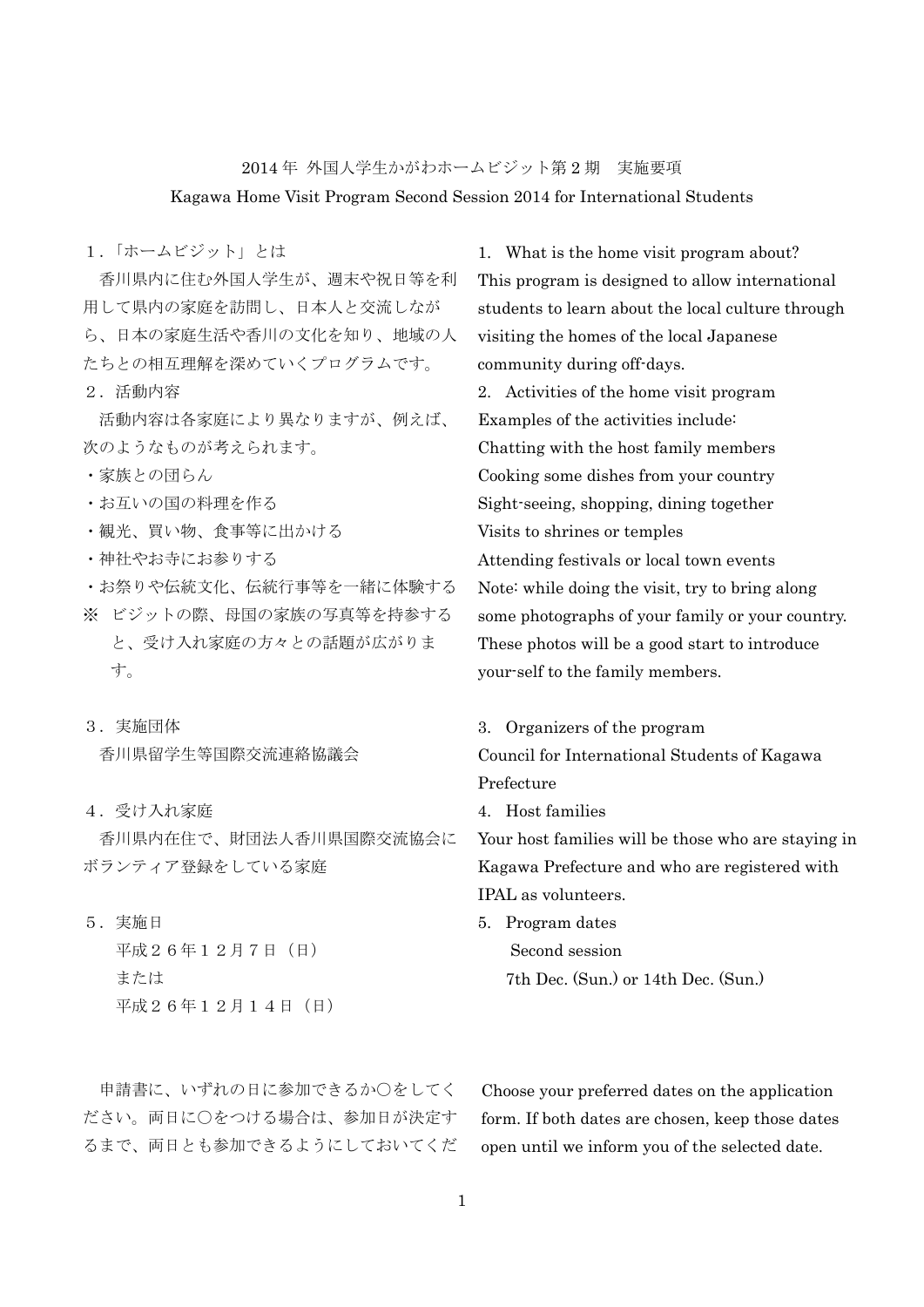さい。

6.申し込み方法

所定の申込書(各大学や日本語学校等、財団法人 香川県国際交流協会の担当部署で配布、または香川 県留学生等国際交流連絡協議会ホームページからダ ウンロード)に必要事項を記入のうえ、所属校の担 当係に提出してください。

申し込みの際には、保険証のコピーも添付するよ うにしてください。

- 7.参加費:100円(保険料) 留学生に対するガイダンス実施日に集金します。
- 8.応募締切 10 月 22 日(水)必着
- 9.応募資格

 香川県内の大学や日本語学校等に在籍し、「留 学」ビザを有し、保険(国民健康保険、海外旅行保 険、学生教育研究災害傷害保険等)に加入している 外国人学生。ガイダンスに参加すること。欠席した 場合、資格なしになります。

### 10.募集人数:10~20名

※ただし、状況により受け入れ家庭を紹介できない 場合もあります。

#### 11.参加成立の通知

申込は、申込書に記載されたメールアドレスに事務 局からメールを送信し、「参加します」と返信した 時点で、完了します。申込書を提出しただけでは完 了しませんので、ご注意ください。

 事務局からの連絡事項は、メールで行いますの で、定期的に確認してください。

# 6. Application procedure

Forms can be obtained from the respective departments dealing with international students, or they can be downloaded from the homepage of Council for International Students of Kagawa Prefecture. Fill them out and send them by mail or by hand to the respective sections in charge of international students. A copy of your insurance is required upon application.

7. Participation fees: 100 yen (for insurance). To be collected during the Guidance Day.

## 8. Application period

Must arrive by 22nd Oct. (Wed.)

### 9. Eligibility

International students enrolled in educational institutions in Kagawa Prefecture, holding 'college visa' permits and in possession of an insurance policy. Attendance to the guidance session is mandatory. Note that absentees will be disqualified from the home visit.

10. Number of participants: 10 to 20 Note that we may not be able to match all participants due to the limited number of host families.

11. Acceptance of participation

After the application forms are received, the Secretariat (Kagawa University) shall email the successful candidates with a note that says 'Participation accepted'. Please note that mere submission of the application form does not guarantee acceptance of participation.